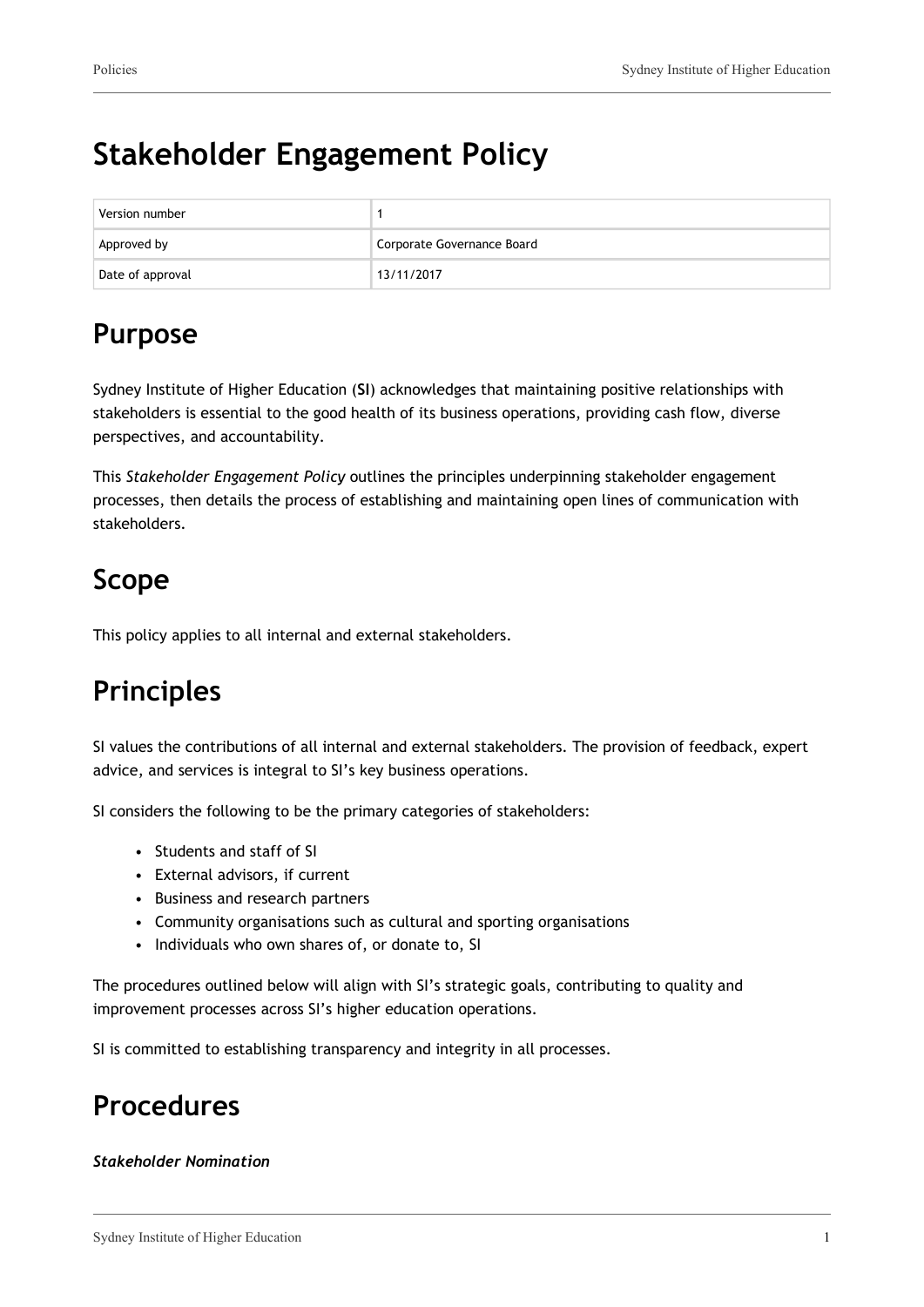Any member of staff or members of the *Corporate Governance Board* or *Academic Board* are permitted to nominate potential stakeholders.

Potential stakeholders may also self-nominate.

All potential stakeholders will be vetted for suitability by the *Corporate Governance Board*.

#### *Stakeholder Feedback*

SI aims to establish open lines of communication with stakeholders.

It will do so by:

- Administering an annual stakeholder feedback survey, including student and staff feedback surveys
- Establishing a point of contact at SI dedicated to stakeholder queries
- Integrating stakeholder feedback and advice into decision-making
- Providing annual reports on business operations, including an explanation of how previous feedback was integrated.

## **Policy Implementation and Monitoring**

The *Corporate Governance Board* delegates responsibility for the day-to-day implementation of this policy to President.

The *Corporate Governance Board*, in accordance with the *Compliance Calendar*, will review all periodic reports from relevant committees and staff members.

Additionally, the *Corporate Governance Board* will review all relevant student complaints, concerns raised by staff members, and instances of student or staff misconduct on an ongoing basis.

The *Corporate Governance Board* must ensure that findings from these monitoring activities are taken into account in planning, quality assurance and improvement processes.

### **Definitions**

*Academic Board*: the governing body responsible for academic matters, including teaching and learning, program approval, workforce planning, academic staff appointments, research and professional development, academic policies and procedures, overseeing student grievances and appeals processes. The *Academic Board* reports to the *Corporate Governance Board*.

*Corporate Governance Board:* the governing body responsible for oversight of all higher education operations, including the ongoing viability of the institution and the quality of its higher education delivery. The *Corporate Governance Board* guides Management and delegates responsibility for academic matters to the *Academic Board*.

**External stakeholder**: an individual, group or organisation not within SI who have a vested interest in SI,